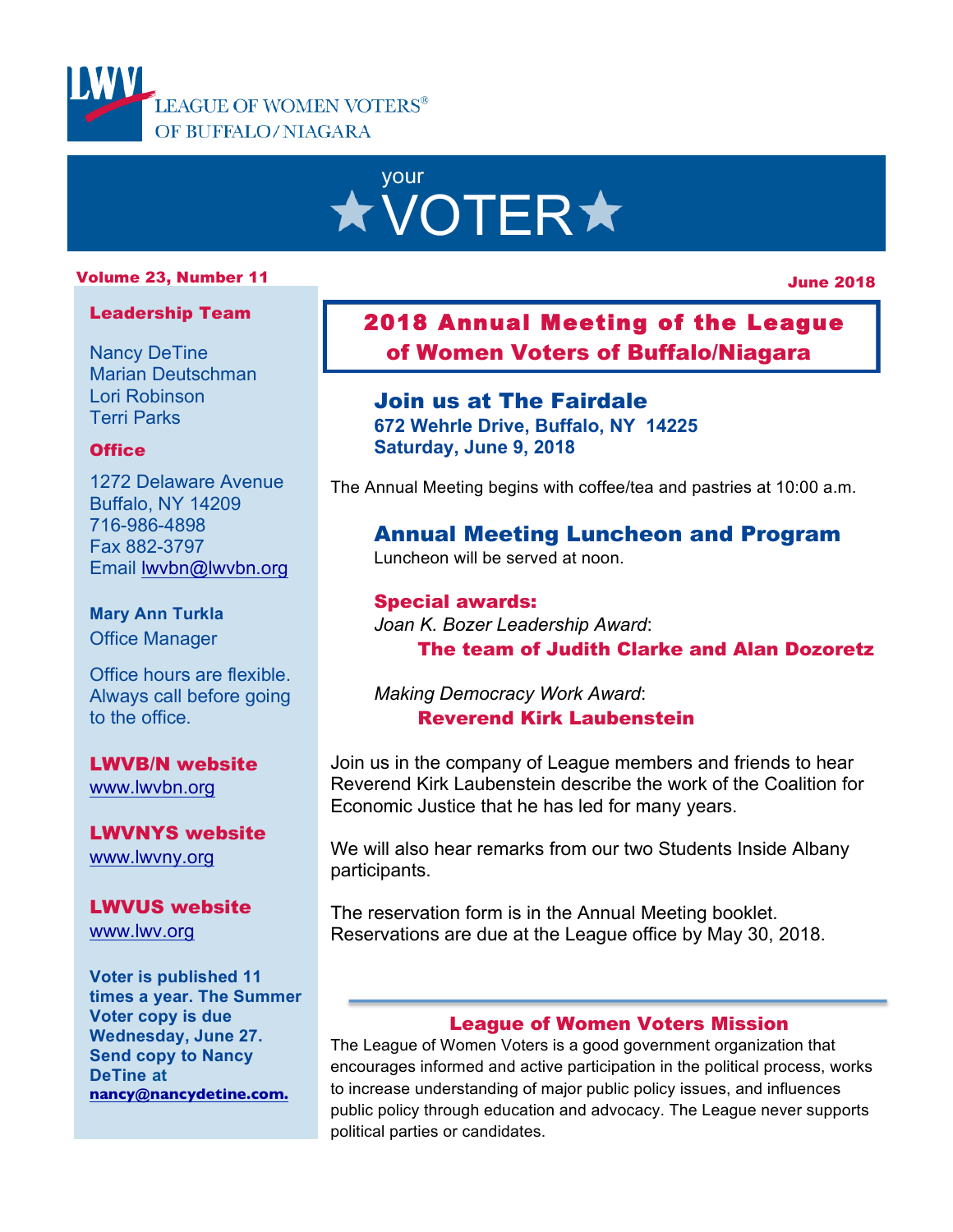#### **Shews from the Board**

**A** We look forward to another fine Annual Meeting on June 9, 2018. Please make your luncheon reservation and join us as we review this year, elect new board members and approve the budget for 2018-2019. Remember to bring the Annual Meeting booklet that was mailed to every League household.

At the May board meeting, the board approved a request from the Waterfront Committee for a program change in our local waterfront position, Item 6. It begins: "Support plans for the waterfronts of Erie County (along Lake Erie and the Niagara and the Buffalo Rivers) that provide and ensure…" Item 6.c. currently reads: "Only such commercial development as makes appropriate use of a waterfront location."

The committee requests replacing the wording of Item 6.c. with: **Only such development that is waterdependent as defined by the Buffalo Green Code Section 5.3.3, A2.** The change clearly strengthens the League position. The term is taken from the Buffalo Green Code. The definition written in the Green Code 5.3.3 A 2 reads: *A water-dependent use is a use which can only be conducted in, on, over, or adjacent to a water body because such use requires direct access to that water body, and which involves, as an integral part of such activity, the use of the water. Water-dependent uses include, but are not limited to, marinas and yacht clubs, boat launch and service facilities, waterborne passenger terminals, fishing facilities, tour boat and charter boat*  facilities, research and educational facilities requiring access to water bodies, structures needed for navigational *purposes, erosion and flood control structures, and facilities for loading and unloading bulk cargo by water. A shore public walkway, plus related accessory structures, is considered a water-dependent use*.

This is the only change suggested for our Local Program Focus. It will be discussed and approved before voting approval of the program as a whole.

Many thanks for the contributions of the following board members who have elected not to accept another term on the board: Kathie Macaluso, Sara Vernon and Pat Wille. Each of you brought special skills to the board and was an active participant. We'll miss you and hope you will consider board service in the future.

Nora Mikes was approved as the new webmaster to succeed Kristin Allen. Kris has continued as our very able webmaster for several years after moving to Massachusetts, but now needs to leave the task to someone local. Thank you, Kris, for your long and outstanding service to the League. The transition will take place this summer.

The board approved revised procedures for candidate forums. We now must have at least two candidates for all elective offices present and participating in any forum hosted by the League. The rationale for this change is that any time the League permits an "empty chair forum/debate," the League appears to be partisan.

The board approved hosting an evening candidate forum in Amherst. Judy Huber has volunteered to coordinate that effort. The League should sponsor a candidate forum in Buffalo for the 2018 election for the 26th Congressional District, and all New York State Senate and Assembly districts that serve city residents. Margaret Brunson will direct this effort. We welcome League volunteers to work with Margaret. Please contact the League office by July 1 if you are willing to help.

*Terri Parks*

#### Welcome New Members!

This month we are delighted that Kristen Chilcott, Sharon Cramer, Michele Greco and Linda Koenigsberg have joined our League.

*Janet Massaro, Membership Chair*

#### Voting Reminder

There are no federal primaries scheduled for our region on June 26. The petitions for office seekers who opposed Kristin Gillibrand for U.S. Senate on the Democratic line and Chris Collins for the House of Representatives New York District 26 on the Republican line were declared invalid.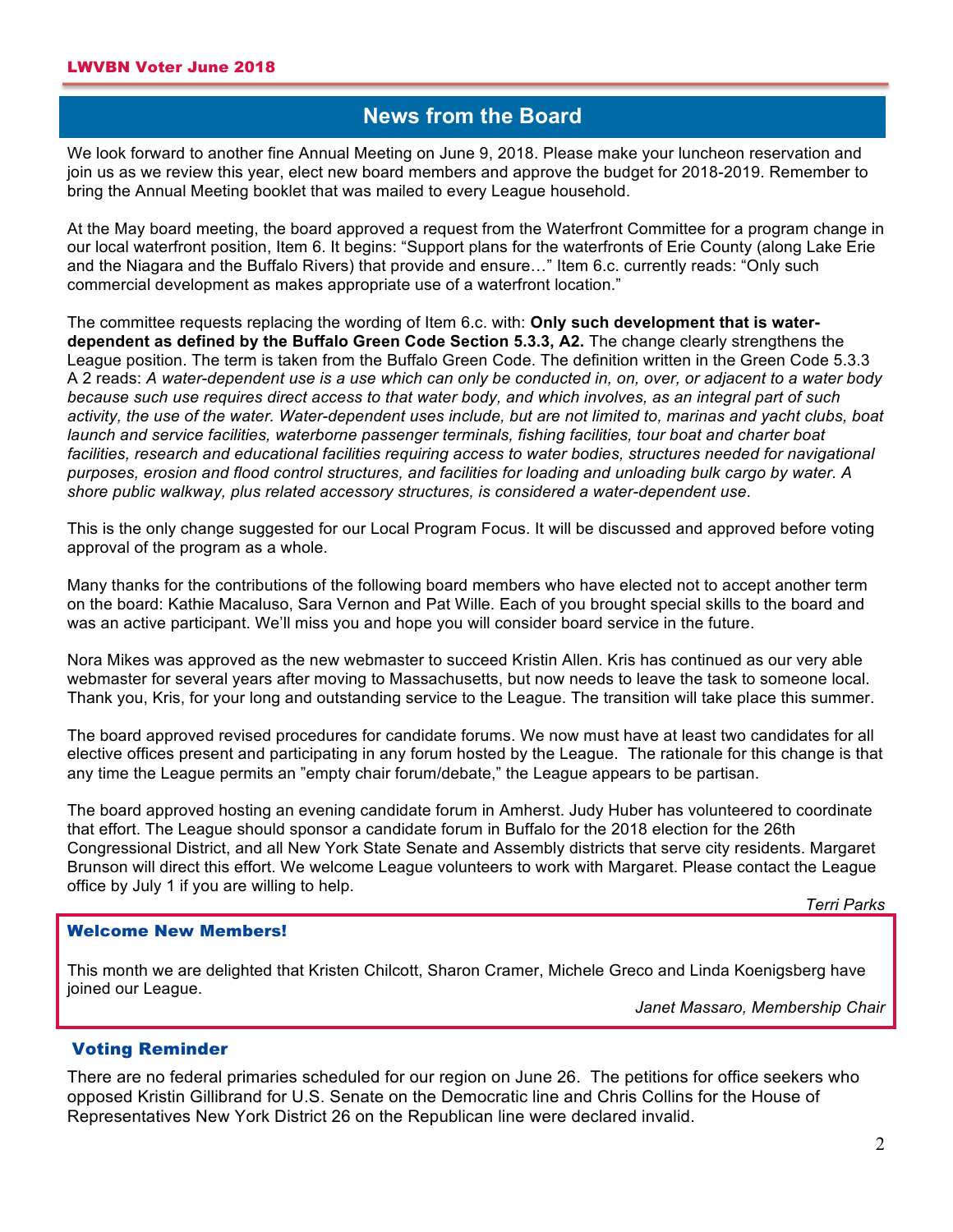## **Benefit Sale at Ten Thousand Villages to Benefit the League**

Join us on June 14, 2018, from 5:00 to 8:00 p.m. for a benefit sale for the League of Women Voters at Ten Thousand Villages, 736 Elmwood Avenue, Buffalo 14222. All sales of the handcrafted products created by artisans in developing countries will profit the League, so plan to come and bring your friends. We'll also conduct voter registration in front of the store during the sale. Ten Thousand Villages creates long-term relationships with the artisans to ensure that they can depend on a living wage. Their beautiful creations are produced by adults often using recycled materials and always crafted in a sustainable manner. At least 70% of the artisans are women. What could be a better way to gift anyone?

## Annual Potluck Luncheon, July 24, 2018

Join us at the League's Annual Picnic Potluck Luncheon at noon on Tuesday, July 24, 2018, at the Chelsea Clubhouse at Canterbury Woods, on Downing Lane (off Renaissance Drive), Williamsville, NY 14221. We'll give a special welcome to new members. Michelle Urbanczyk, CEO of Explore & More at Canalside, will be our guest speaker. Bring a dish to pass. The camaraderie and cuisine are guaranteed to please everyone. Please let us know you'll attend by making a reservation at lwvbn.org or by calling the League office at 716- 986-4898.

#### **Great Decisions**

Joan Mondul has signed up to facilitate our third 2018 topic, China and America: the new geopolitical equation, on Thursday, June 7, from 10 a.m. to noon at 1272 Delaware. "Over the past several years, China has implemented an expansive strategy of economic diplomacy in the Asia-Pacific region and beyond. Where the United States has taken a step back from multilateral trade agreements and discarded the Trans-Pacific Partnership (TPP), China has made inroads through initiatives like One Belt, One Road and the Asian Infrastructure Investment Bank (AHB). What are China's geopolitical objectives? What do its actions mean for the international balance of power, and how should the United States respond?" As you can see, this is another hot topic for us to pursue. Hope you can attend.

The July Great Decisions will meet on July 5, 2018, from 10 a.m. to noon at 1272 Delaware and will be led by Terri Parks. The topic is media and foreign policy. "State and non-state actors today must maneuver a complex and rapidly evolving media landscape. Conventional journalism now competes with user-generated content. Official channels of communication can be circumvented through social media. Foreign policy is tweeted from the White House and 'fake news' has entered the zeitgeist. Cyberwarfare, hacking and misinformation pose complex security threats." Quite a mess to unravel!

*Bernice Baeumler*

## **Naturalization Ceremonies**

Joyce Bol and Josette Cunningham represented the League at the April 26 naturalization ceremony at the U.S. Courthouse and welcomed 51 new citizens from 21 countries. At the ceremony at the U.S. Courthouse on May 3, Barbara Brooks and Liz Zausmer welcomed 53 new citizens from 25 countries. Janet Goodsell and Deborah Shiffner represented the League at the ceremony on May 24, and Joyce Bol and Marian Deutschman will welcome new citizens at the ceremony on May 30. The Erie County Clerk's Office is readying the equipment necessary to again begin processing passport applications after the naturalization ceremonies.

*Patricia Wille, Volunteer Coordinator for Naturalization Ceremonies*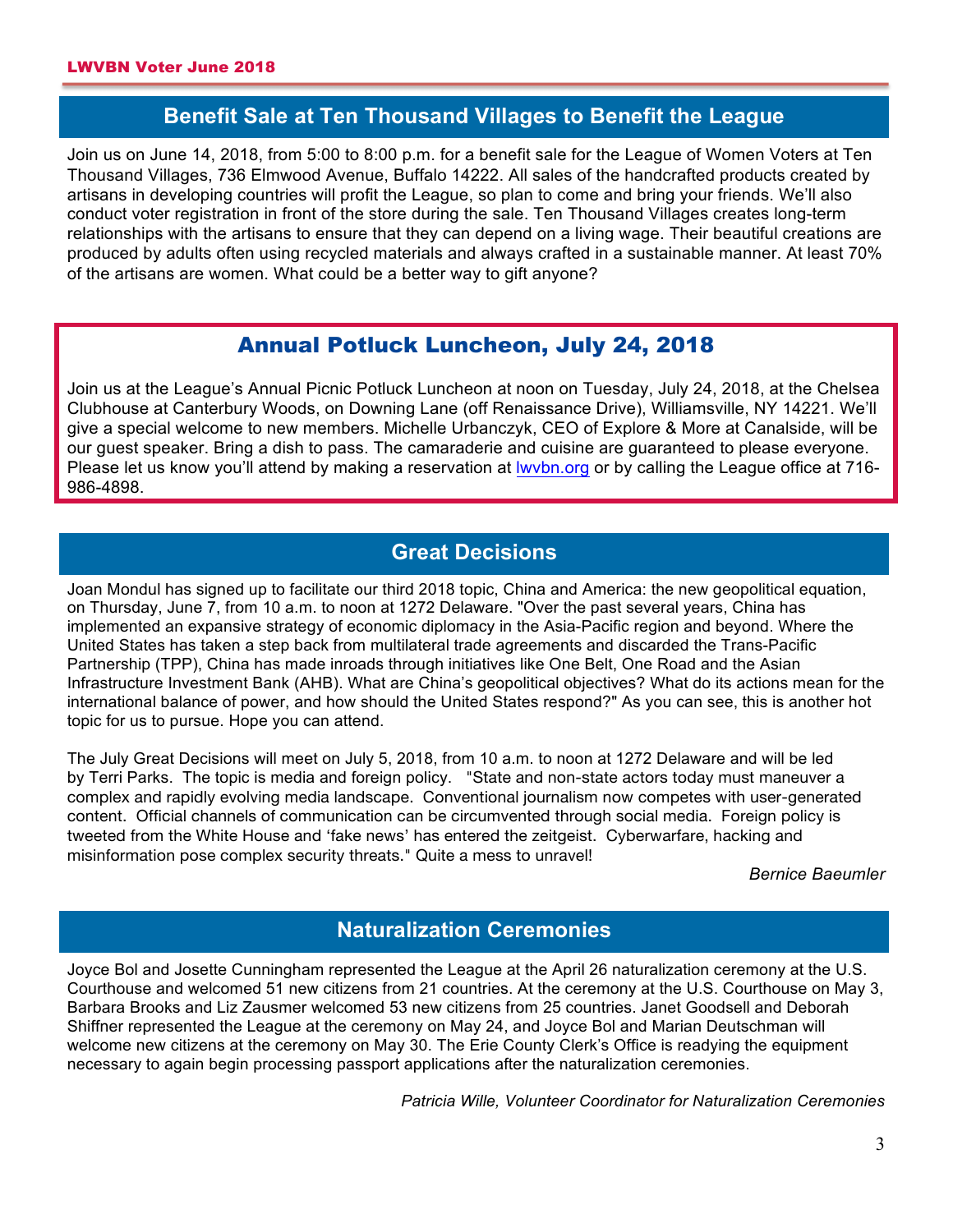### **Our Nuclear Times: Article Seven**

How did I get to West Valley in Western New York, distilling articles for the Voter? I'm rather sure it started with a find at my Massachusetts elementary school library. The book was about a Polish scientist, Maria Sklodowska, who earned her fame in France under her married name, Marie Curie. Her native Poland had few opportunities for a higher university education, especially for women, especially under a foreign occupation, especially in the 1800s. Then I forgot about her.

Along the way to my current age of 60, I've encountered radiation in many forms. But I had no deep reflections about it. Did you know that Madame Curie drove a Red Cross vehicle over the bloodied battlefields of World War I? She employed the newly invented X-ray machine, forged from her researches, to find wayward bullets and broken bones in soldiers.

I never asked about the particular radioisotope that was used to treat me, at age 22, for Hodgkin's lymphoma … radiation, radiation. It's a word that has become so common that no one is startled by its mention. It is everywhere: medical-diagnostic, medical-therapeutic, electromagnetic, background, microwave, cosmic ray … I'm getting off topic. I'm in Buffalo in 1981 and need several years for a healthy recovery.

Vaguely, I remember a newspaper article about West Valley, vitrification, good! They are doing a cleanup. Next, it's the year 2009 and I hear about West Valley nuclear wastes, oh – West Valley – it's somewhere south of Buffalo, still there? Still needing cleanup?! I was corralled into a 2009 meeting at the Ashford Hollow Administration Building. There was lots to swallow, and I couldn't crunch through all the acronyms … but I figured out enough. During the August 2009 five-inch rainfall, I knew that site flooding would be an erosion concern. Now, I'm often at monthly meetings with the CTF, DOE, and NYSERDA [Citizen Task Force, Department of Energy, New York State Energy Research and Development Authority].

I began remembering my college days. Was it before or after a tour of the nuclear research reactor at U Lowell, Massachusetts? I'd attended a stray lecture on nuclear physics, and afterward asked about leftover nuclear wastes. A reply was given with an air of non-concern … I saw, in that moment, that there were no real solutions to nuclear waste. Next was the usual: get through studies, exams … the usual on the way to a biological sciences degree.

Recently, I was drawn to two online Stanford University courses on nuclear topics, and have sifted through internet, book, and film realms. What has happened since that August 6, 1945, atom bomb explosion over the people of Hiroshima, Japan? The world has supported, in small and large ways, a path to the horrors of worldwide nuclear contamination and nuclear devastation. Where are we going? Where are we going?

#### *Barbara Frackiewicz*

### **Election Services**

May 2018 could be designated as "The League Meets Marine Drive Month." The most significant event for this committee was a 600+ mailing for a June Marine Drive nominations meeting. Many kind thanks to the committee members who so graciously donated their time and energy for this mailing: Judith Clarke (delicious cookies), Mike Egan (delicious apricot bread), Sally Metzger, Ramona Gallagher, Lee Tetkowski, Janet Goodsell, Joyce Bol, Shirley Joy, and Judy Weidemann. Additional gratitude goes to Nora Mikes who conducted her first nominations meeting at Marine Drive, while ably assisted by Janet Goodsell. This committee can function because of its dedicated members. Thank you, one and all. Additional appreciation goes to the Voter editor for printing last month's cookie recipe.

*Alan Dozoretz, Elections Services Chair*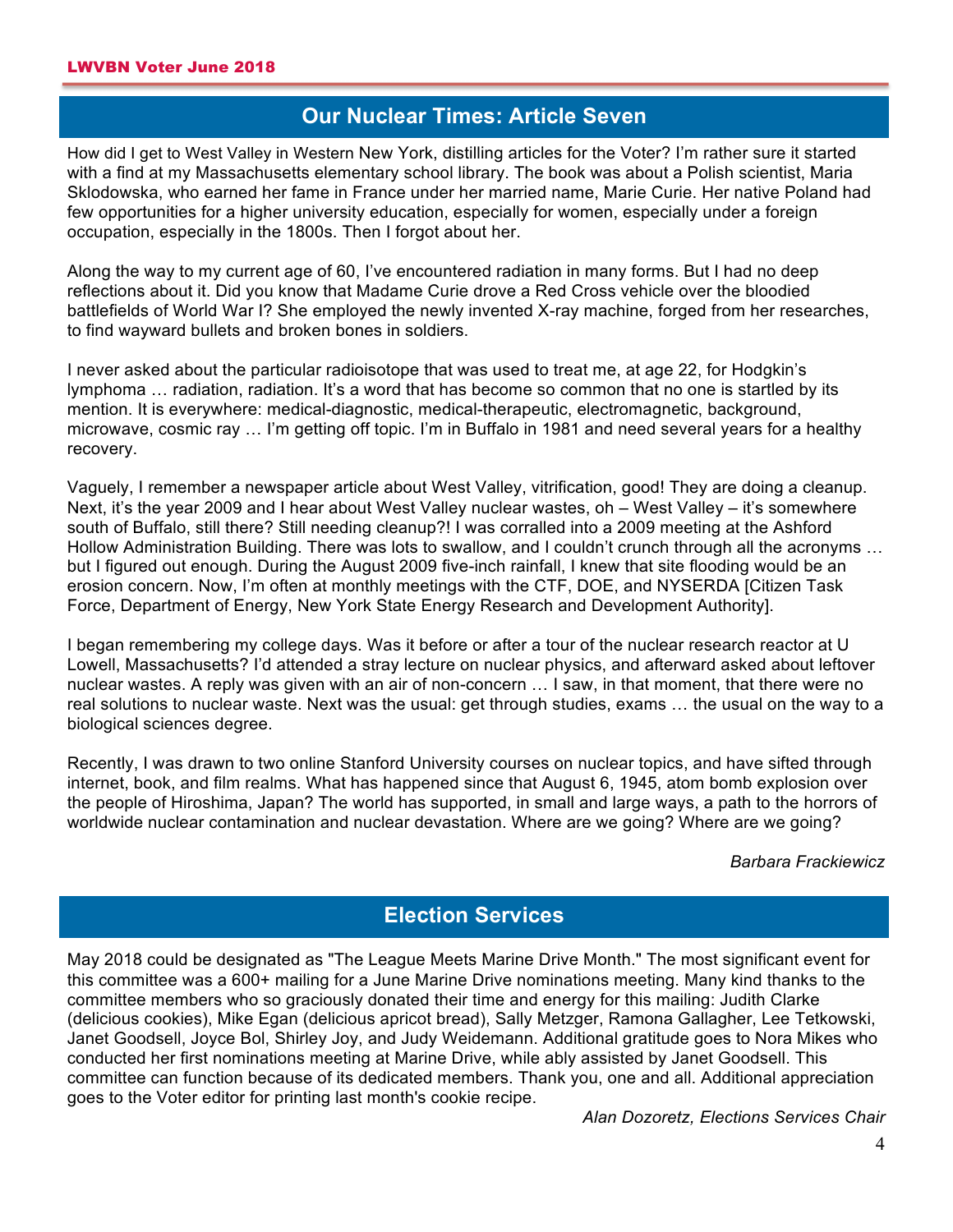## **Money in Politics Update: Transparency and Online Political Ads**

Strong disclosure requirements for political ads has long been one of the League's campaign finance reform priorities. The League believes every American has the right to know who is paying for political ads, whether the money comes from organizations with ties to foreign governments or from wealthy special interests at home. Our concerns have grown with greater urgency in the digital age. In its statements to the Federal Election Commission and to Congress, the League recognized the essential role of transparency in these political advertisements.

In support of the Honest Ads Act, League of Women Voters President Chris Carson wrote: "… current transparency rules are decades behind the times. Communications methods such as telegrams and typewriters are mentioned in current rules while the internet – where 65% of Americans say they received information during the 2016 presidential election – is not. It is time to update the transparency rules around electronic communications. Online advertisements have a huge influence on information voters are exposed to and Americans have the right to know who is funding such advertisements."

The Honest Ads Act updates the definition of "electioneering communications" to include paid internet and digital advertisements. It ensures that digital ads referring to federal candidates are subject to the same campaign finance disclosure requirements as any other ad monitored by the Federal Election Commission.

The act also requires digital platforms such as Facebook and Twitter to maintain a public file around the purchase, payment and targeting of such ads online. It acknowledges that voters have a right to know about foreign sponsors and funders of campaign ads by requiring broadcasters, providers and online platforms to ensure that qualified political advertisements are not purchased by a foreign national.

The League believes congressional action is of utmost importance to our national security, to the integrity of our elections, and to protecting our democracy from sabotage by foreign adversaries.

*Taken from LWV letter to members of U.S. Senate, April 23, 2018* 

*Janet Massaro, MIP Committee Chair* 

## **Voter Registration and Candidate Forums**

League volunteers have been busy with activities in April and May. Thank you all for this important service for the League of Women Voters.

#### *April 2018*

- Niagara Charter School lottery observers: Janet Goodsell and Dorothy Westhafer
- Enterprise Charter School lottery observers: Joyce Bol and Marlene Katzel
- Makowski School voter registration: Pat Wille
- Moderator and timekeeper training at the Harlem Road Community Center: Laura McDade presented training for 11 attendees.

#### *May 2018*

- Starpoint PTA School Boards Candidates Night: Ramona Gallagher, moderator; JoAnn Mecca, timekeeper
- Williamsville PTSA School Boards Candidates Night: Kathleen McCormick, moderator; Nora Mikes, Pat Wille, Joan Simmons and Joan Simon, ushers and question sorters
- Lockport PTSA School Board Candidates Night: Judy Huber, moderator
- Hamburg Music Festival voter registration: Agnes Annis, Dana and Payton Lamb, Terri Parks, Betty Krist
- Voter registration at the Amvets Post 13 Vet Fest: Mike Egan and Sue Kirkland

*Mike Egan, Volunteer Coordinator, Voter Registration and Candidate Forums*